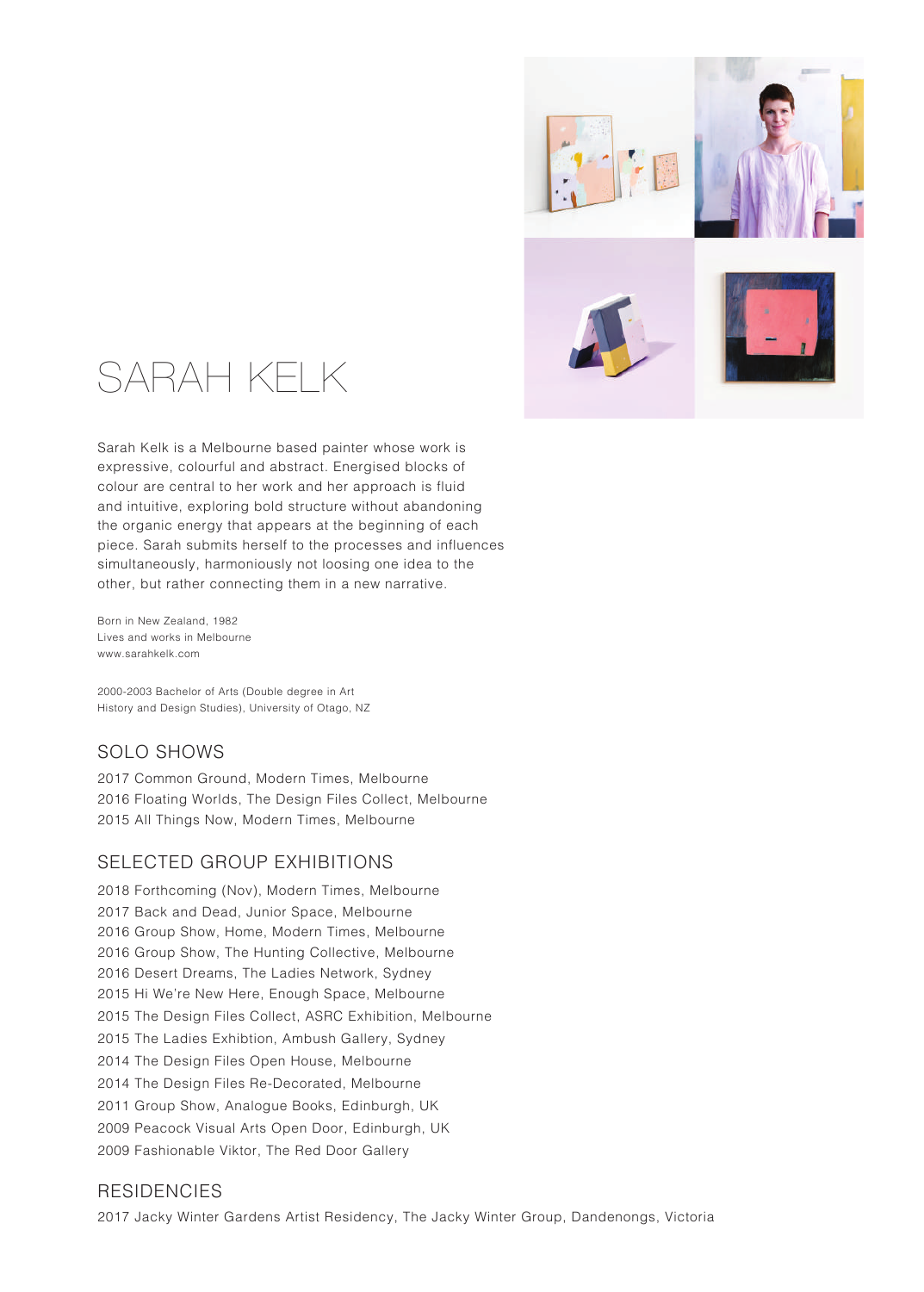#### SELECTED MEDIA COVERAGE

2018 Collaboration with Thankyou https://thankyou.co/sarahkelk

2018 Artist Feature in Broadsheet, https://bit.ly/2NVhaju

2018 Featured Artwork, Inside Out Magazine

2018 Artist Feature, Belle Magazine

2018 Featured Artwork, Home Beautiful Magazine

2017 Artist Feature, Sight Unseen http://www.sightunseen.com/2017/06/sarah-kelk-melbourne-painter-know-right-now/

2017 Wine Collaboration with T'Gallant https://www.tgallant.com.au/en/news-and-events/news/artist-sarah-kelk-captures-the-essence-of-tgallant

2017 Featured Artwork, Inside Out Magazine

2016 The Hunting Collective, https://www.huntingforgeorge.com/blog/sarah-kelk-hunting-collective/

2016 The Design Files, Floating Worlds http://thedesignfiles.net/2016/04/floating-worlds-stephen-baker-sarah-kelk/

2016 Studio Video, The Hunting Collective, https://www.youtube.com/watch?v=zIdsTTCwTQs

2016 Creative Time Management, Broadsheet http://bit.ly/2fPhwWj

2016 The Design Files, http://thedesignfiles.net/2016/04/sarah-kelk/

2015 Featured Australian Artist (including pull out poster), Frankie Magazine, Issue 67 http://www.frankie.com.au/current-issue/5214-issue-67

2015 Featured in Dulux Colour Forecasting for 2016

2015 Artist Feature on The Design Files http://thedesignfiles.net/2015/07/sarah-kelk-all-things-now/

2015 Artist Interview, The Daily Imprint http://www.dailyimprint.net/2015/07/artist-designer-sarah-kelk.html

2015 Sarah Kelks Creative Corners, The Thousands http://thethousands.com.au/melbourne/stray/sarah-kelk-s-creative-corners

2015 Artist Feature and Interview, Adore Home Magazine

2015 Artist Feature, Studio Home http://www.studiohomeonline.com/all-things-now-by-sarah-kelk/

2015 Spotlight Artist, Booooooom http://www.booooooom.com/2015/08/10/artist-spotlight-sarah-kelk/#more-67867

#### COLLECTIONS

Her work is held in several private collections in Australia, UK, USA and NZ